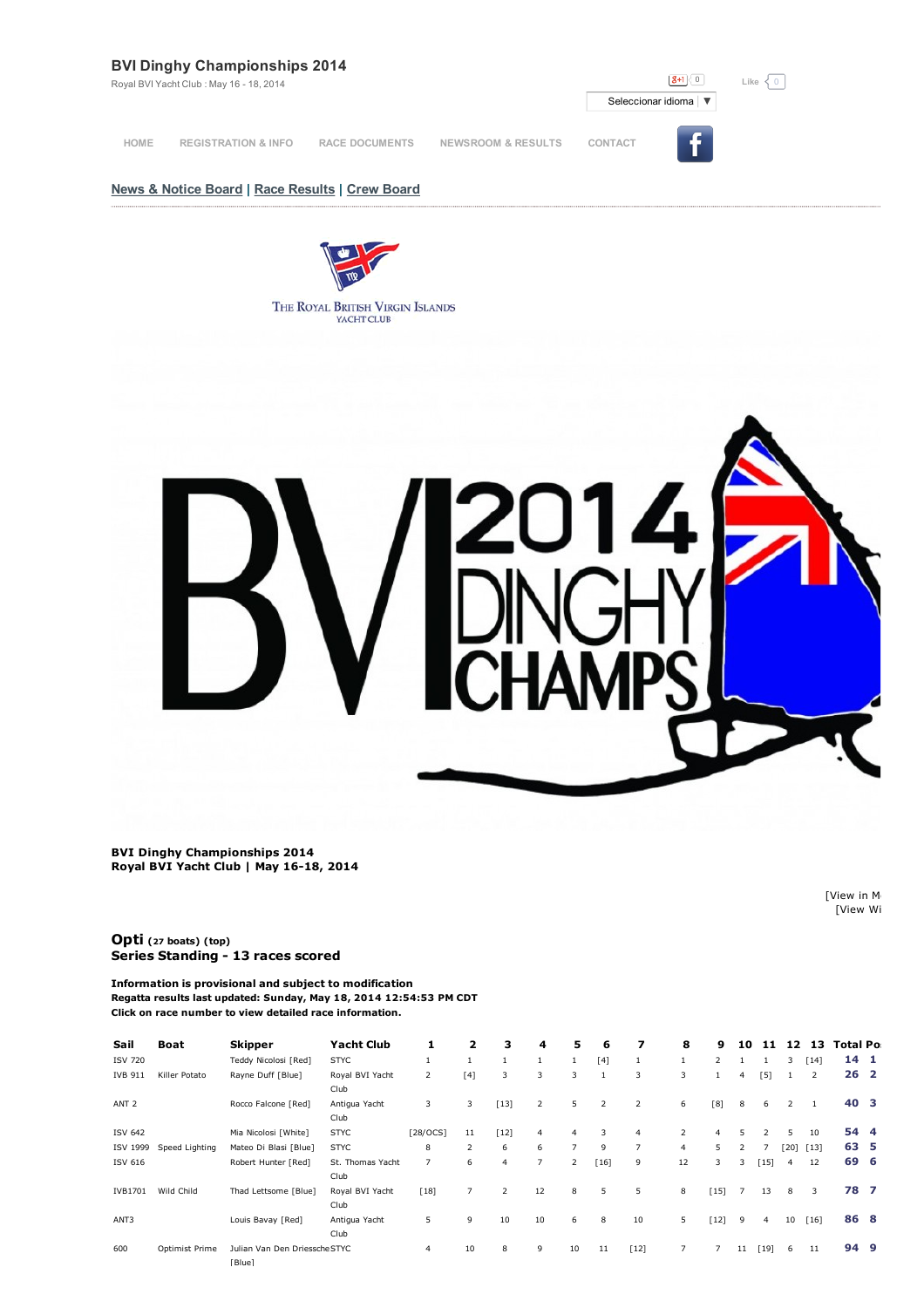|                  |                | $\mathbf{r} = \mathbf{r} + \mathbf{r}$ |                             |        |        |                |        |        |                |          |               |        |        |        |        |                |         |  |
|------------------|----------------|----------------------------------------|-----------------------------|--------|--------|----------------|--------|--------|----------------|----------|---------------|--------|--------|--------|--------|----------------|---------|--|
| 413              |                | Christopher Sharpless                  | St. Thomas Yacht            | 6      | 5      | $\overline{7}$ | 11     | $[20]$ | 13             | 14       | 11            | 11     | 12     | $[16]$ | 7      | 8              | 105 10  |  |
|                  |                | [Red]                                  | Club                        |        |        |                |        |        |                |          |               |        |        |        |        |                |         |  |
| <b>IVB955</b>    |                | Sam Childs [Blue]                      | Royal BVI Yacht<br>Club     | 12     | 14     | 9              | 5      | 12     | $\overline{7}$ | 8        | [28/DNS] [17] |        | 6      | 17     | 11     | 5              | 106 11  |  |
| 925              |                | Lake Sanford [Blue]                    | <b>SCYC</b>                 | $[15]$ | 13     | 11             | 8      | 13     | 12             | 6        | 13            | 10     | 13     | 8      | $[17]$ | 7              | 114 12  |  |
| isv204           |                | Victoria Flatley [Blue]                | styc                        | 9      | $[17]$ | 17             | 13     | 15     | 6              | 15       | 9             | 9      | 10     | $[22]$ | 9      | $\overline{4}$ | 116 13  |  |
| <b>IVB864</b>    | Paratzzi       | Nathan Haycraft<br>[White]             | <b>RBVIYC</b>               | 17     | 16     | 5              | 18     | $[24]$ | [19]           | 11       | 10            | 13     | 15     | 11     | 16     | 18             | 150 14  |  |
| <b>ISV 208</b>   | $\overline{4}$ | Atlee Kohl [Blue]                      | St Croix yaught<br>club     | 14     | 8      | 15             | $[22]$ | 19     | 14             | 19       | [21]          | 19     | 21     | 3      | 14     | 6              | 152 15  |  |
| <b>IVB109</b>    |                | James Dawson [Red]                     | Royal BVI Yacht<br>Club     | 19     | 12     | 16             | 14     | 11     | 18             | 13       | 14            | 6      | [25]   | 14     | 18     | $[21]$         | 155 16  |  |
| ANT <sub>5</sub> |                | Daniel Smit [Blue]                     | Antiqua yacht<br>club       | $[22]$ | 15     | $[21]$         | 21     | 9      | 20             | 16       | 15            | 16     | 16     | 12     | 15     | 9              | 164 17  |  |
| <b>ANT 13</b>    | optimist       | River Andrews [Red]                    | Antigua Yacht<br>Club       | 10     | 20     | 14             | [25]   | 18     | 15             | 21       | 19            | $[22]$ | 14     | 10     | 12     | 17             | 170 18  |  |
| <b>IVB115</b>    |                | Amelie Clarke [Blue]                   | Royal BVI Yacht<br>Club     | 11     | [23]   | 18             | $[23]$ | 14     | 17             | 20       | 18            | 23     | 18     | 23     | 13     | 15             | 190 19  |  |
| 308              |                | Grant Newton [Blue]                    | <b>STYC</b>                 | 16     | 18     | 22             | 19     | [23]   | 22             | [28/DNS] | 16            | 18     | 19     | 18     | 19     | 20             | 207 20  |  |
| 10009            | the snook      | Haydon saunders<br>[Blue]              | RBVI                        | 24     | 24     | 25             | 16     | 21     | 10             | 17       | 17            | 21     | 17     | 21     | $[26]$ | $[26]$         | 213T 21 |  |
| 8                | opti           | Jalese Gordon [Blue]                   | Antiqua Yacht<br>Club       | 13     | 19     | 20             | 15     | 17     | [24]           | 22       | 22            | 20     | $[23]$ | 20     | 22     | 23             | 213T 22 |  |
| GBR5958          |                | <b>GILES DE JAGER</b><br>[Blue]        | ANIGUA YACHT<br><b>CLUB</b> | 20     | 21     | 19             | 24     | $[25]$ | $[26]$         | 23       | 20            | 14     | 24     | 9      | 23     | 24             | 221 23  |  |
| <b>ANT 11</b>    |                | maria eldridge [White]                 | AYC                         | 23     | [26]   | [26]           | 20     | 16     | 21             | 24       | 23            | 24     | 20     | 25     | 21     | 25             | 242 24  |  |
| IVB21803         |                | James Rajic-Knight<br>[White]          | <b>RBVIYC</b>               | $[26]$ | 22     | 23             | 17     | 22     | 23             | 18       | [28/DNS]      | 25     | 26     | 24     | 24     | 19             | 243 25  |  |
| IVB11            |                | George Dawson [Blue]                   | Royal BVI Yacht<br>Club     | 21     | $[27]$ | 24             | 26     | $[27]$ | 25             | 25       | 24            | 26     | 27     | 27     | 27     | 22             | 274 26  |  |
| <b>ISV 205</b>   | $\overline{4}$ | Dawson Kohl [Blue]                     | St Croix yaught<br>club     | 25     | 25     | $[27]$         | $[27]$ | 26     | 27             | 26       | 25            | 27     | 22     | 26     | 25     | 27             | 281 27  |  |

#### **Opti [Green](http://www.regattanetwork.com/clubmgmt/applet_regatta_results.php?regatta_id=7610&limit_fleet=Opti+Green) (<sup>6</sup> boats) (top) Series Standing 17 races scored**

# **Information is provisional and subject to modification**

**Regatta results last updated: Sunday, May 18, 2014 1:12:18 PM CDT Click on race number to view detailed race information.**

|                | Sail Boat      | <b>Skipper</b>        | <b>Yacht Club</b>    |                |     | з              | 4              | 5.             |         |   |       |                     |                |                |               |                |                |     |                | 6 7 8 9 10 11 12 13 14 15 16 17 TotalPo |  |
|----------------|----------------|-----------------------|----------------------|----------------|-----|----------------|----------------|----------------|---------|---|-------|---------------------|----------------|----------------|---------------|----------------|----------------|-----|----------------|-----------------------------------------|--|
| 623            |                | Kayleigh Emanuelson   | KATS St. John        | [2]            |     | 2              |                |                |         |   | 1 1 1 | $\lceil 3 \rceil$   | 2              | [3]            |               |                |                |     |                | 19 1                                    |  |
| 208            |                | Mathieu Dale          | <b>SCYC</b>          |                |     |                | [2]            | [2]            |         |   |       | [2] 2 2 2 1 1 1 2   |                |                |               | $\overline{2}$ |                |     |                | 20 <sub>2</sub>                         |  |
| 5 <sup>1</sup> |                | steven hardee         | St. Croix Yacht Club |                |     | $\overline{4}$ | 3              | 3              | 3       |   | 3 3 3 | [5]                 | $\overline{4}$ | $\overline{4}$ | [6]           | 4              | 3              | 3   | [5]            | 46 3                                    |  |
| <b>ISV</b>     |                | Adelaide Jones        | KATS St John         | [5]            | 4   | [5]            | $\overline{4}$ | $\overline{4}$ | 5 5 5 4 |   |       |                     |                |                | $[6]$ 3 5 3 3 |                | $\overline{4}$ | 4   | $\overline{4}$ | 57 4                                    |  |
| 1226           |                |                       |                      |                |     |                |                |                |         |   |       |                     |                |                |               |                |                |     |                |                                         |  |
| <b>ISV</b>     | Optimist Prime | Max Van Den Driessche | <b>STYC</b>          | $\overline{4}$ |     | 3              | 5              | 5              |         |   |       | 4 4 4 [6] 4 5 [6] 4 |                |                |               | 5.             | [6]            | 5 3 |                | 60 5                                    |  |
| 224            |                |                       |                      |                |     |                |                |                |         |   |       |                     |                |                |               |                |                |     |                |                                         |  |
| $\mathbf{1}$   |                | Aidan Emanuelson      | KATS St. John        | [6]            | [6] | [6]            | 6              | 6.             | 6       | 6 | 6     |                     | 6.             |                |               | 6.             |                | 6.  | 6              | 73 6                                    |  |

#### **[Laser](http://www.regattanetwork.com/clubmgmt/applet_regatta_results.php?regatta_id=7610&limit_fleet=Laser) (<sup>8</sup> boats) (top) Series Standing 13 races scored**

#### **Information is provisional and subject to modification**

**Regatta results last updated: Sunday, May 18, 2014 12:18:44 PM CDT**

**Click on race number to view detailed race information.**

| Sail         | Boat     | <b>Skipper</b>                                   | <b>Yacht Club</b>      | 1              | 2              | з              | 4              | 5              | 6              | 7              | 8              | 9              | 10             | 11             | 12            | 13             | <b>TotalPo</b>  |     |
|--------------|----------|--------------------------------------------------|------------------------|----------------|----------------|----------------|----------------|----------------|----------------|----------------|----------------|----------------|----------------|----------------|---------------|----------------|-----------------|-----|
| AHO204096    | Laser    | Rhône FINDLAY<br>[Laser Radial]                  | cssc csa               | $[4]$          | 3              | [5]            | $\mathbf{1}$   | $\mathbf{1}$   |                | 2              | $\overline{2}$ |                |                | 3              | 3             | $\overline{2}$ | 20 <sub>1</sub> |     |
| 8            |          | Chris Murphy [Laser St. John Yacht<br>Radial]    | Club                   | 3              |                | 3              | $\overline{2}$ | $\overline{2}$ | 2              | $[5]$          |                | $\overline{4}$ | $[5]$          | $\overline{4}$ |               | 1              | 24 <sub>2</sub> |     |
| 194938       |          | Jason Putley [Laser Royal BVI Yacht 2<br>Radial] | Club                   |                | $\overline{2}$ |                | 3              | $[4]$          | 3              |                | $[5]$          | 3              | $\overline{4}$ | 2              | 4             | 4              | 29 <sub>3</sub> |     |
| 161034       |          | Matt Oliver [Laser<br>Radial]                    | <b>RBVIYC</b>          |                | 4              | $\overline{4}$ | $\overline{4}$ | 3              | $[5]$          | 3              | 3              | $\overline{2}$ | $\overline{2}$ | 1              | $[5]$         | 3              | 30 4            |     |
| $\mathbf{1}$ |          | Jonathan Woods<br>[Laser Radial]                 | St. John Yacht<br>Club | $[5]$          | 5              | [6]            | 5              | 5              | 4              | $\overline{4}$ | $\overline{4}$ | 5              | 3              | 5              | 2             | 5              | 47              | - 5 |
| 818          | Daisy II | Abayomi Maddox<br>[Laser 4.7]                    | <b>RBVIYC</b>          | $\overline{7}$ | [9/DNF]        | $[8]$          | 6              | 6              | $\overline{7}$ | 6              | 7              | $\overline{7}$ | 6              | 6              | 6             | 6              | 70 6            |     |
| ISV184615    |          | Andrew Barlas<br>[Laser Full]                    | <b>SJYC</b>            | 8              | $\overline{7}$ | $\overline{7}$ | $\overline{7}$ | $\overline{7}$ | 6              | $\overline{7}$ | 6              | 6              | $\overline{7}$ | [9/DNS]        | [9/DNF] 9/DNS |                | 77. 7           |     |
| IVB 159048   |          | Alec Anderson<br>[Laser Full]                    | <b>RBVIYC</b>          | 6              | 6              | $\overline{z}$ | [9/DNS]        | [9/DNS]        | 9/DNS          | 9/DNS 9/DNS    |                | 9/DNS          | 9/DNS          | 9/DNS          | 9/DNS         | 9/DNS          | 86 8            |     |

## **[420](http://www.regattanetwork.com/clubmgmt/applet_regatta_results.php?regatta_id=7610&limit_fleet=420) (<sup>2</sup> boats) (top) Series Standing 13 races scored**

**Information is provisional and subject to modification Regatta results last updated: Sunday, May 18, 2014 12:19:42 PM CDT Click on race number to view detailed race information.**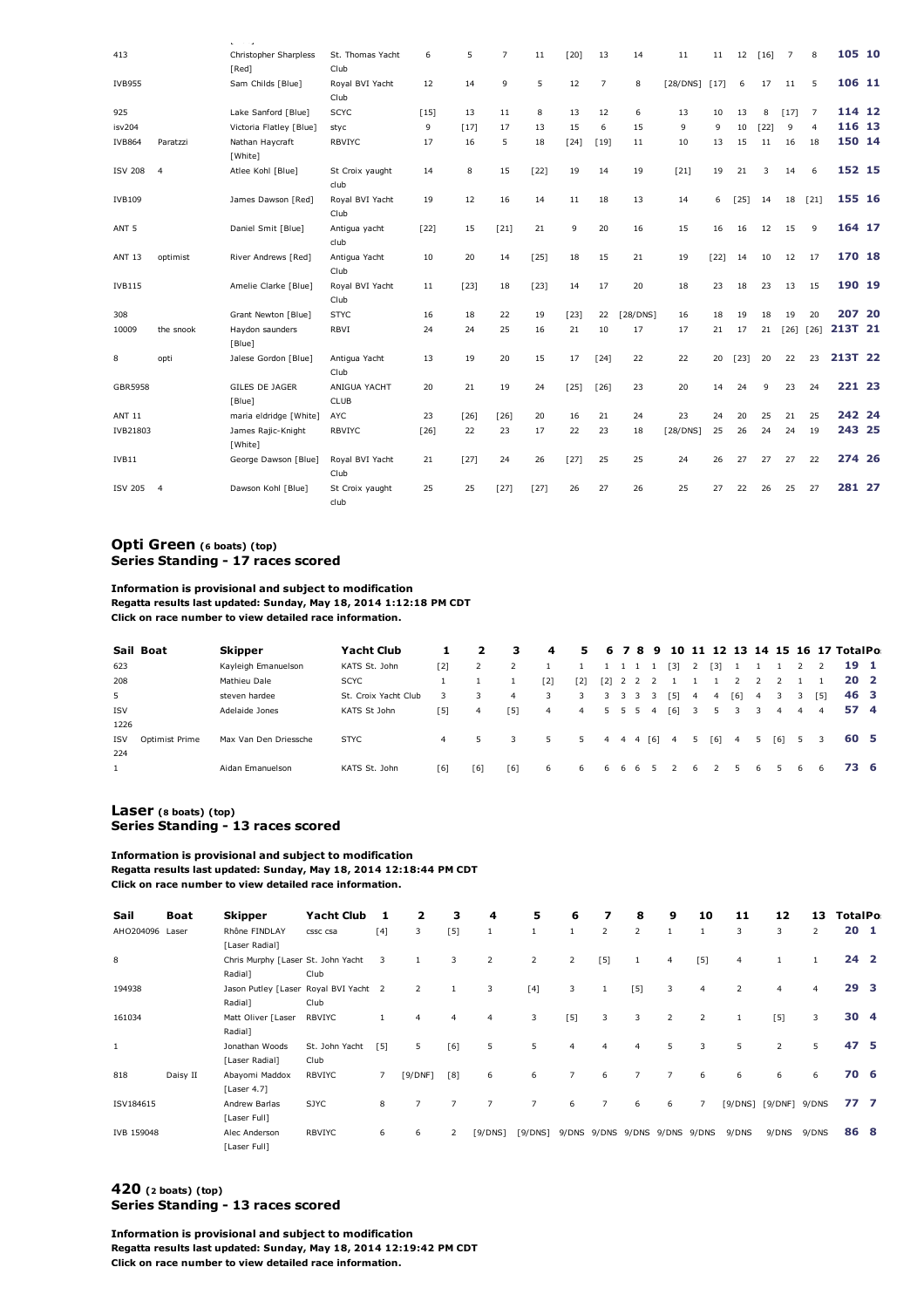**Click on race number to view detailed race information.**

|            | Sail Boat | Skipper         | Yacht Club           |  | 1 2 3 4 5 6 7 8 9 10 11 12 13 TotalPo                  |  |  |  |  |  |  |
|------------|-----------|-----------------|----------------------|--|--------------------------------------------------------|--|--|--|--|--|--|
| 8          | Improv    | sarah hardee    | St. Croix Yacht Club |  |                                                        |  |  |  |  |  |  |
| <b>ISV</b> | Sun fish  | Benjamin Barlas | KATS VI              |  | 2 2 2 2 3/DNS] [3/DNS] 3/DNS 3/DNS 2 2 2 2 2 2 2 2 2 2 |  |  |  |  |  |  |

#### **[IC24](http://www.regattanetwork.com/clubmgmt/applet_regatta_results.php?regatta_id=7610&limit_fleet=IC-24) (<sup>7</sup> boats) (top) Series Standing 14 races scored**

**Information is provisional and subject to modification Regatta results last updated: Sunday, May 18, 2014 3:45:55 PM CDT Click on race number to view detailed race information.**

| Sail          | Boat               | <b>Skipper</b>     | <b>Yacht Club</b>    |     |     | з   | 4              | 5.             | 6    |     | 8   | 9              | 10 |     |   |    |   | 11 12 13 14 TotalPo |  |
|---------------|--------------------|--------------------|----------------------|-----|-----|-----|----------------|----------------|------|-----|-----|----------------|----|-----|---|----|---|---------------------|--|
| IVB39         | TortolaExpress     | Colin Rathbun      | <b>RBVIYC</b>        |     |     |     |                |                |      |     |     | [4]            |    | '51 |   | 4  |   | $22^{1}$            |  |
|               | IVB 32 Foxy Lady   | Andrew Waters      | <b>RBVIYC</b>        | [4] |     |     | $\overline{4}$ |                |      | [5] | 3   |                |    |     |   |    |   | 27 2                |  |
| IC 34         | Lat $18$           | Chris Haycraft     | <b>RBVIYC</b>        |     | [6] |     |                | $\overline{4}$ | 4    | 3   | [6] | 6 <sup>6</sup> | 4  |     |   | 6  |   | 38 3                |  |
| <b>ISV 10</b> | Ocean Potion       | Mike Finley        | <b>STYC</b>          | 3   |     |     | [7]            | 3              | 6    |     |     | '71            |    | 4   | 4 | 5. | 4 | 47 4                |  |
| IVB33         | <b>RIP</b>         | Richard Wooldridge | Royal BVI Yacht Club | [7] |     | [7] | 3              | 6.             |      | ь.  |     |                |    |     | 6 |    |   | 50 5                |  |
|               | IVB105 Black Pearl | Jon Charlton       | Roval BVI Yacht Club | 5   | 4   | 6   | 6              | [7]            |      |     | 71  |                | 6. |     |   |    |   | 55 6                |  |
| 007           | Roosta             | <b>Edward Dale</b> | St Croix YC          | 6   | [7] | 4   |                |                | - 71 |     |     |                |    | ь   |   |    | 6 | 67 7                |  |

### **[BYTE](http://www.regattanetwork.com/clubmgmt/applet_regatta_results.php?regatta_id=7610&limit_fleet=BYTE) (<sup>2</sup> boats) (top) Series Standing 13 races scored**

**Information is provisional and subject to modification Regatta results last updated: Sunday, May 18, 2014 12:22:02 PM CDT Click on race number to view detailed race information.**

| Sail Boat     | Skipper        | Yacht Club          | $\overline{\mathbf{2}}$ | 3 4 5 6 7 8 9 10 11 12 13 TotalPo             |  |  |  |  |  |  |
|---------------|----------------|---------------------|-------------------------|-----------------------------------------------|--|--|--|--|--|--|
| 3141          | Scott McKenzie | St. John Yacht Club | $\sqrt{21}$             | [2] 2 2 1 1 2 2 1 1 1 1 1 1 5 1               |  |  |  |  |  |  |
| <b>ISV413</b> | Paige Clarke   | STYC/KATS           |                         | $[2]$ 1 1 1 1 $[2]$ 2 1 1 2 2 2 2 <b>16 2</b> |  |  |  |  |  |  |

Notes

- Scoring System is RRS Low Point 2013-2016

- Finishes in [brackets] denote throwouts

Click on race number to view detailed race information.

#### **Information is provisional and subject to modification**

| Registration Problems or Ouestions? Visit our Support Desk   View Our Privacy Policy<br>Powered by US SAILING Regatta Network®   Online Sailing Event Registration and Management Services.<br>© 2009 Regatta Network, Inc. All Rights Reserved. Regatta Network is a registered Trademark of Regatta Network Inc.<br><b>US SAILING</b><br>REGATTA NETWORK <sup>®</sup> |
|-------------------------------------------------------------------------------------------------------------------------------------------------------------------------------------------------------------------------------------------------------------------------------------------------------------------------------------------------------------------------|
|                                                                                                                                                                                                                                                                                                                                                                         |
|                                                                                                                                                                                                                                                                                                                                                                         |